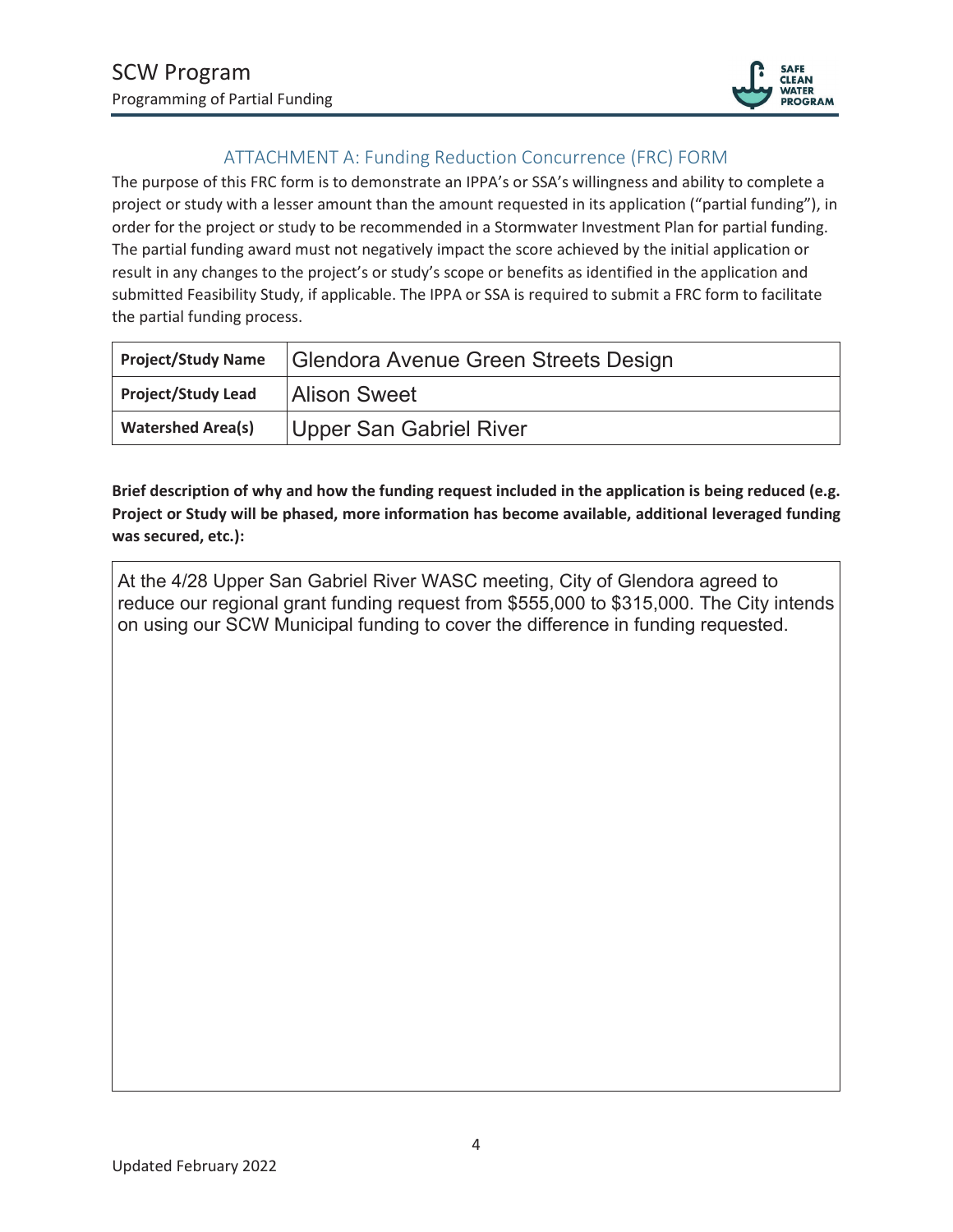

| <b>Funding</b><br>Year | <b>Fiscal</b><br>Year | <b>Amount</b> | <b>Description/Phase</b>                                    |
|------------------------|-----------------------|---------------|-------------------------------------------------------------|
| 1                      | FY 22-23              | \$150,000     | <b>CEQA/Preliminary Design</b>                              |
| 2                      | FY 23-24              | \$150,000     | Public Outreach/Program Management/Construction Preparation |
| 3                      | FY 24-25              | \$15,000      | <b>Program Management</b>                                   |
| 4                      |                       |               |                                                             |
| 5                      |                       |               |                                                             |
| <b>Future Funding</b>  |                       |               |                                                             |
| <b>TOTAL</b>           |                       | \$315,000     |                                                             |

## **Revised Eligible Expenditure Projections:**

| A: Total Original SCW Funding Request     | \$555,000 |
|-------------------------------------------|-----------|
| <b>B: Total Revised SCW Funding Award</b> | \$315,000 |
| C: Shortfall (A-B)                        | \$240,000 |

**Compensation plan for shortfall – Include evidence of the status (must be assurance of timely secured funds for WASC to consider partial funding award) and amount of each additional funding source to ensure completion of all activities proposed in the application and submitted Feasibility Study, if applicable (cost share, grants, SCW Municipal Program funds, subsequent SCW funding request, etc.). Reliance on subsequent Regional Program funding is not a guarantee and is therefore discouraged. Also, include description of the which elements will be funded by this SCW funding request and by funds outside this SCW funding request to demonstrate all elements are funded. For phased projects or studies, provide information on additional funding sources to complete all activities proposed in the phased scope of work (if any).** 

The City of Glendora receives around \$890,000 annually for SCW Municipal Funding. The City is willing to allocate funding for the remaining cost of the Green Streets Feasibility Study and will include the project on their next Measure W Annual Plan Submittal.